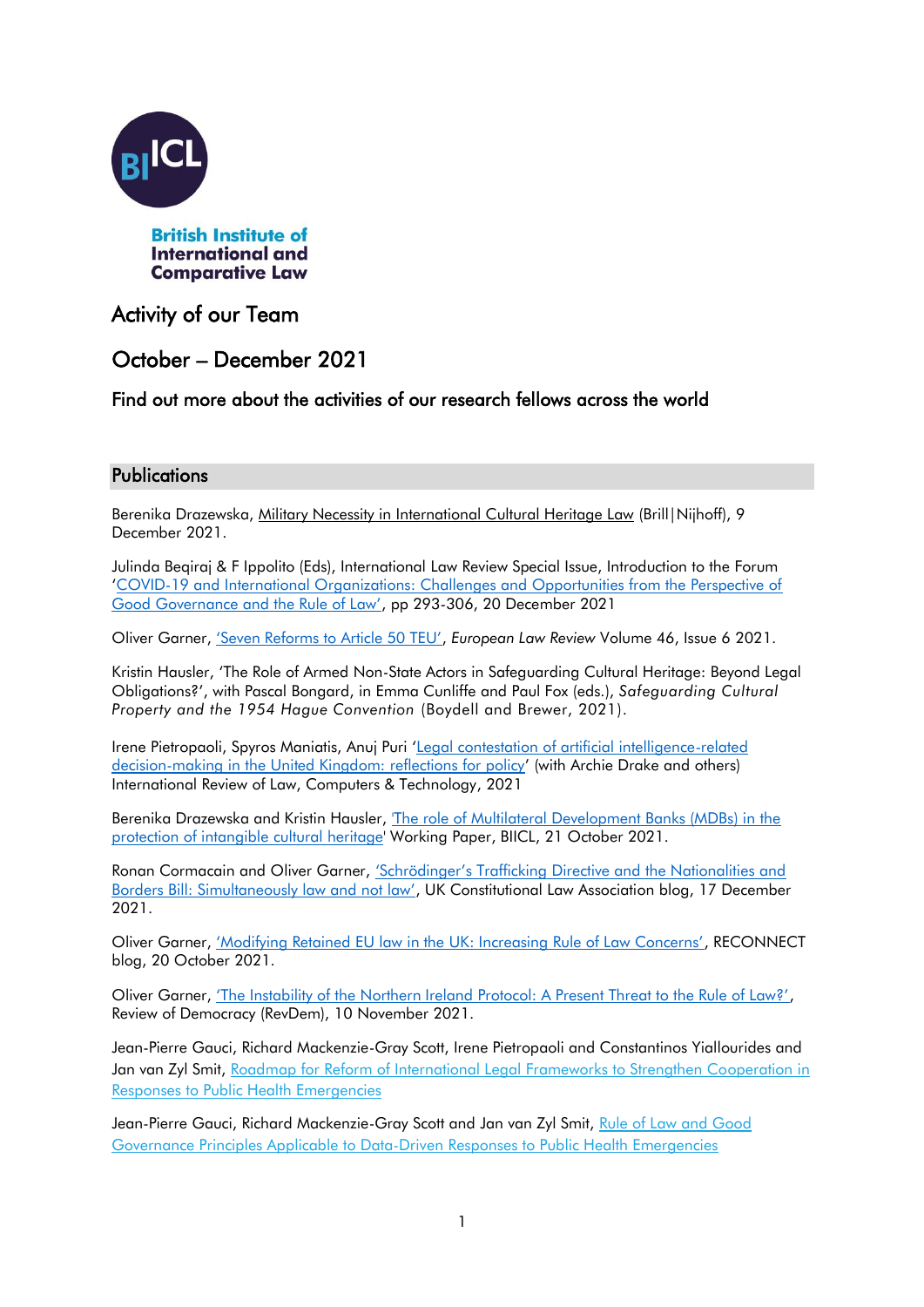See also outputs from this project authored by other BIICL colleagues:

[https://binghamcentre.biicl.org/projects/the-role-of-good-governance-and-the-rule-of-law-in-building](https://binghamcentre.biicl.org/projects/the-role-of-good-governance-and-the-rule-of-law-in-building-public-trust-in-data-driven-responses-to-public-health-emergencies)[public-trust-in-data-driven-responses-to-public-health-emergencies](https://binghamcentre.biicl.org/projects/the-role-of-good-governance-and-the-rule-of-law-in-building-public-trust-in-data-driven-responses-to-public-health-emergencies) 

Oliver Garner, ['In conversation with Barabara Grabowska](https://revdem.ceu.edu/2021/12/02/in-conversation-with-barbara-grabowska-moroz-the-escalation-of-polands-rule-of-law-crisis/)-Moroz: The escalation of Poland's Rule of [Law crisis'](https://revdem.ceu.edu/2021/12/02/in-conversation-with-barbara-grabowska-moroz-the-escalation-of-polands-rule-of-law-crisis/), RevDem podcast interview and transcript, 2 December 2021.

Oliver Garner and Rick Lawson, 'On a Road to Nowhere: The Polish Constitutional Tribunal assesses [the European Convention on Human Rights'](https://revdem.ceu.edu/2021/11/10/the-instability-of-the-northern-ireland-protocol-a-present-threat-to-the-rule-of-law/), Verfassungsblog, 23 November 2021.

Noemi Magugliani and Jean-Pierre Gauci, [Judicial, quasi-judicial and specialised non-judicial bodies](https://www.biicl.org/blog/28/judicial-quasi-judicial-and-specialised-non-judicial-bodies-as-determinants-of-anti-trafficking-efforts)  [as determinants of anti-trafficking efforts,](https://www.biicl.org/blog/28/judicial-quasi-judicial-and-specialised-non-judicial-bodies-as-determinants-of-anti-trafficking-efforts) BIICL Blog, 29 October 2021

Noemi Magugliani and Jean-Pierre Gauci, [Migrant Crossings in the Channel: Non-Assistance,](http://opiniojuris.org/2021/12/21/migrant-crossings-in-the-channel-non-assistance-securitisation-and-accountability-under-international-law/)  [Securitiusation and Accountability Under International Law,](http://opiniojuris.org/2021/12/21/migrant-crossings-in-the-channel-non-assistance-securitisation-and-accountability-under-international-law/) Opinio Juris, 21 December 2021

Lucy Moxham, Julinda Beqiraj and Daniela Nadj, Educational Materials for Young People and Educators, ['Reconciling Europe with its Citizens through Democracy and the Rule of Law](https://binghamcentre.biicl.org/projects/reconciling-europe-with-its-citizens-through-democracy-and-the-rule-of-law) Project', Bingham Centre for the Rule of Law, December 2021.

Irene Pietropaoli, (as part of the UKRI project on data driven responses led by Jan) 29 November, [The](https://binghamcentre.biicl.org/projects/the-role-of-good-governance-and-the-rule-of-law-in-building-public-trust-in-data-driven-responses-to-public-health-emergencies)  [Role of Good Governance and the Rule of Law in Building Public Trust in Data-Driven Responses to](https://binghamcentre.biicl.org/projects/the-role-of-good-governance-and-the-rule-of-law-in-building-public-trust-in-data-driven-responses-to-public-health-emergencies)  [Public Health Emergencies,](https://binghamcentre.biicl.org/projects/the-role-of-good-governance-and-the-rule-of-law-in-building-public-trust-in-data-driven-responses-to-public-health-emergencies) 29 November 2021.

Constantinos Yiallourides, '[Global Health Governance: The Legal Duty of States to Cooperate in the](https://binghamcentre.biicl.org/publications/global-health-governance-the-legal-duty-of-states-to-cooperate-in-the-fight-against-pandemic-disease?cookiesset=1&ts=1642774780)  [Fight Against Pandemic Disease](https://binghamcentre.biicl.org/publications/global-health-governance-the-legal-duty-of-states-to-cooperate-in-the-fight-against-pandemic-disease?cookiesset=1&ts=1642774780)', Bingham Centre for the Rule of Law, 26 November 2021.

Constantinos Yiallourides with Nicholas A. Ioannides, '[A Commentary on the Dispute Concerning the](https://www.ejiltalk.org/a-commentary-on-the-dispute-concerning-the-maritime-delimitation-in-the-indian-ocean-somalia-v-kenya/)  [Maritime Delimitation in the Indian Ocean \(Somalia v Kenya\)](https://www.ejiltalk.org/a-commentary-on-the-dispute-concerning-the-maritime-delimitation-in-the-indian-ocean-somalia-v-kenya/)' EJIL:Talk! Blog of the European Journal of International Law, \*\*Among the [Top-5 most-read EJIL blogs of 2021,](https://www.ejiltalk.org/our-most-read-posts-2021/) 21 October 2021.

Oliver Garner, Bingham Centre for the Rule of Law, ['Expert analysis of the applicability of Article 6 of](https://binghamcentre.biicl.org/publications/expert-analysis-of-the-applicability-of-article-6-of-the-european-convention-on-human-rights-to-the-constitutional-courts-of-the-states-parties-requested-by-the-polish-commissioner-for-human-rights-in-the-context-of-the-case-k-621?cookiesset=1&ts=1642515343)  [the European Convention on Human Rights to the constitutional courts of the States Parties, requested](https://binghamcentre.biicl.org/publications/expert-analysis-of-the-applicability-of-article-6-of-the-european-convention-on-human-rights-to-the-constitutional-courts-of-the-states-parties-requested-by-the-polish-commissioner-for-human-rights-in-the-context-of-the-case-k-621?cookiesset=1&ts=1642515343)  [by the Polish Commissioner for Human Ri](https://binghamcentre.biicl.org/publications/expert-analysis-of-the-applicability-of-article-6-of-the-european-convention-on-human-rights-to-the-constitutional-courts-of-the-states-parties-requested-by-the-polish-commissioner-for-human-rights-in-the-context-of-the-case-k-621?cookiesset=1&ts=1642515343)ghts in the context of the case K 6/21', (co-authored by Oliver Garner, Rick Lawson, and Patryk Wachowiec), 22 November 2021.

#### Conference Presentations

Duncan Fairgrieve, Comparative Law in Time of Emergencies, Annual Conference of the Italian Association of Comparative law, 23<sup>rd</sup> October 2021.

Duncan Fairgrieve, Panellist on "[Smart, Connected and Straight to Your Doorstep:](https://icphso.org/page/2021INTLAgenda) The next 3 years of [product safety in the EU](https://icphso.org/page/2021INTLAgenda)", International Consumer Product Health and Safety Organization (ICPHSO) annual conference 27th October 2021.

Jean-Pierre Gauci and Noemi Magugliani, Judicial, quasi-judicial and specialised non-judicial bodies [as determinants of anti-trafficking efforts,](https://www.biicl.org/blog/28/judicial-quasi-judicial-and-specialised-non-judicial-bodies-as-determinants-of-anti-trafficking-efforts) PluriCourts Conference, 28 October 2021

Jean-Pierre Gauci, Refugee Law, Human Rights Law and International Humanitarian Law, G20+6 Model United Nations, 20 November 2021

Jean-Pierre Gauci, Chair, Human Rights and Migration Panel, The Duty of States to Cooperate in International Law: 30th Annual SLS/BIICL Workshop, 29 November 2021.

Jean-Pierre Gauci, International Migration Law: Instruments and Frameworks, GCM Academy, Global Research Forum on Diaspora and Transnationalism, 11 December 2021

Jean-Pierre Gauci, Global Compact on Migration Objective 10, Global Compact Migration Seminar Series, 14 December 2021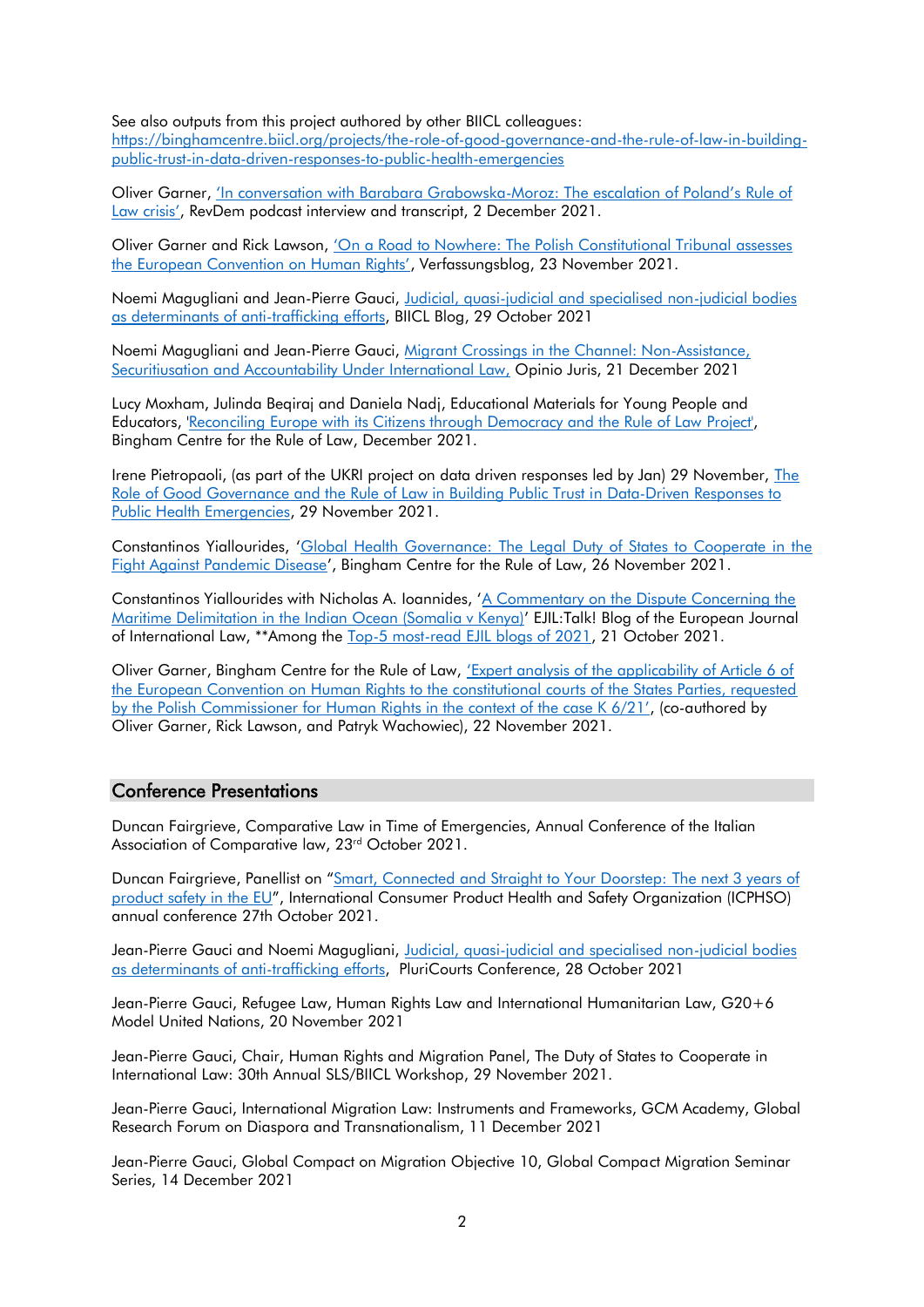Kristin Hausler, Chair, Concluding Panel, 'Culture, Art, Cultural Identity and Small States', organised with Wilmerhale and the Institute for Small and Micro States, 19 November 2021.

Kristin Hausler, Chair, Keynote Panel, The Duty of States to Cooperate in International Law: 30th Annual SLS/BIICL Workshop, 29 November 2021.

Kristin Hausler, 'The Security Council Resolutions Addressing Cultural Heritage', Rome La Sapienza, 2 December 2021.

Michael Abiodun Olatokun, "[What](https://www.youtube.com/watch?v=eJjjMriPv4g) [Rules Govern the UK's Democracy''](https://www.youtube.com/watch?v=eJjjMriPv4g) and "[What](https://youtu.be/TXNjXSYB3io) [are the basic](https://youtu.be/TXNjXSYB3io)  [human rights of citizens, and how should we expec](https://youtu.be/TXNjXSYB3io)t politicians to behave?'' University College London Constitution Unit, Citizens' Assembly on Democracy in the UK, 9 October 2021.

Michael Abiodun Olatokun, "[Rule](https://youtu.be/KvWvnqMYuOM?t=5719) [of Law Education](https://youtu.be/KvWvnqMYuOM?t=5719)", European Law Students Alumni Association, 14 November 2021.

Michael Abiodun Olatokun, "[How](https://www.eventbrite.co.uk/e/equality-diversity-and-inclusion-at-work-webinar-3-tickets-167482295053) is COVID-[19 impacting women's and men's working lives in the UK?"](https://www.eventbrite.co.uk/e/equality-diversity-and-inclusion-at-work-webinar-3-tickets-167482295053), University of Nottingham, 19 November 2021.

Michael Abiodun Olatokun, ["Comparing the Turing and Erasmus+ Schemes"](https://youtu.be/Eb5_G5Ums30?t=1221), The London-Leiden Conference 2021: The Future for European Youth, London, 3 December 2021.

Lise Smit, "The Basics of Human Rights Due Diligence", American Bar Association International Law Section, 12 October 2021.

Lise Smit, "Social Enterprise, ESG, and Impact Investing" Trustlaw Social Enterprise training panel on "Mandatory Environmental and Human Rights Due Diligence", 27 October 2021.

Lise Smit, "Human Rights and Environmental Due Diligence in Global Value Chains: Perspectives from the Global South" German Institute for International and Security Affairs, 28 October 2021.

Lise Smit, "Business & Human Rights Ten Years On: Where are we now?", SOAS, 3 November 2021.

Lise Smit, "Guest Lecture: Cost-Benefit Analysis", Columbia University SIPA, 8 November 2021.

Constantinos Yiallourides, Conference Paper, 'Environmental Cooperation in Disputed Maritime Areas' *[30th Annual SLS/BIICL Conference on Theory in International Law: The Duty of States to Cooperate in](https://www.biicl.org/events/11559/the-duty-of-states-to-cooperate-in-international-law-30th-annual-slsbiicl-workshop)  [International Law](https://www.biicl.org/events/11559/the-duty-of-states-to-cooperate-in-international-law-30th-annual-slsbiicl-workshop)*, 29 November 2021

### External Teaching

Jean-Pierre Gauci, International Criminal Defence, November 22- November 24 2021.

Kristin Hausler, 'Cultural Heritage and Human Rights' (Georgetown Law Executive Education, Program in Cultural Heritage & Art Law), 7 December 2021.

#### Impact and Recognition

Oliver Garner, Inclusion of 'Expert analysis of the applicability of Article 6 of the European Convention on Human Rights to the constitutional courts of the States Parties' (translated into Polish and in original English) in the [additional submissions to the Polish Constitutional Tribunal by the Polish Commissioner](https://ipo.trybunal.gov.pl/ipo/dok?dok=6d589543-bf39-464f-91b8-7ee898879768%2FK_6_21_rpo_2021_11_15_ADO.pdf)  [for Human Rights in the case K 6/21,](https://ipo.trybunal.gov.pl/ipo/dok?dok=6d589543-bf39-464f-91b8-7ee898879768%2FK_6_21_rpo_2021_11_15_ADO.pdf) 24 November 2021.

Michael Abiodun Olatokun - Kirton, Gill and Greene, Anne-Marie, The Dynamics of Managing Diversity and Inclusion, 2021.